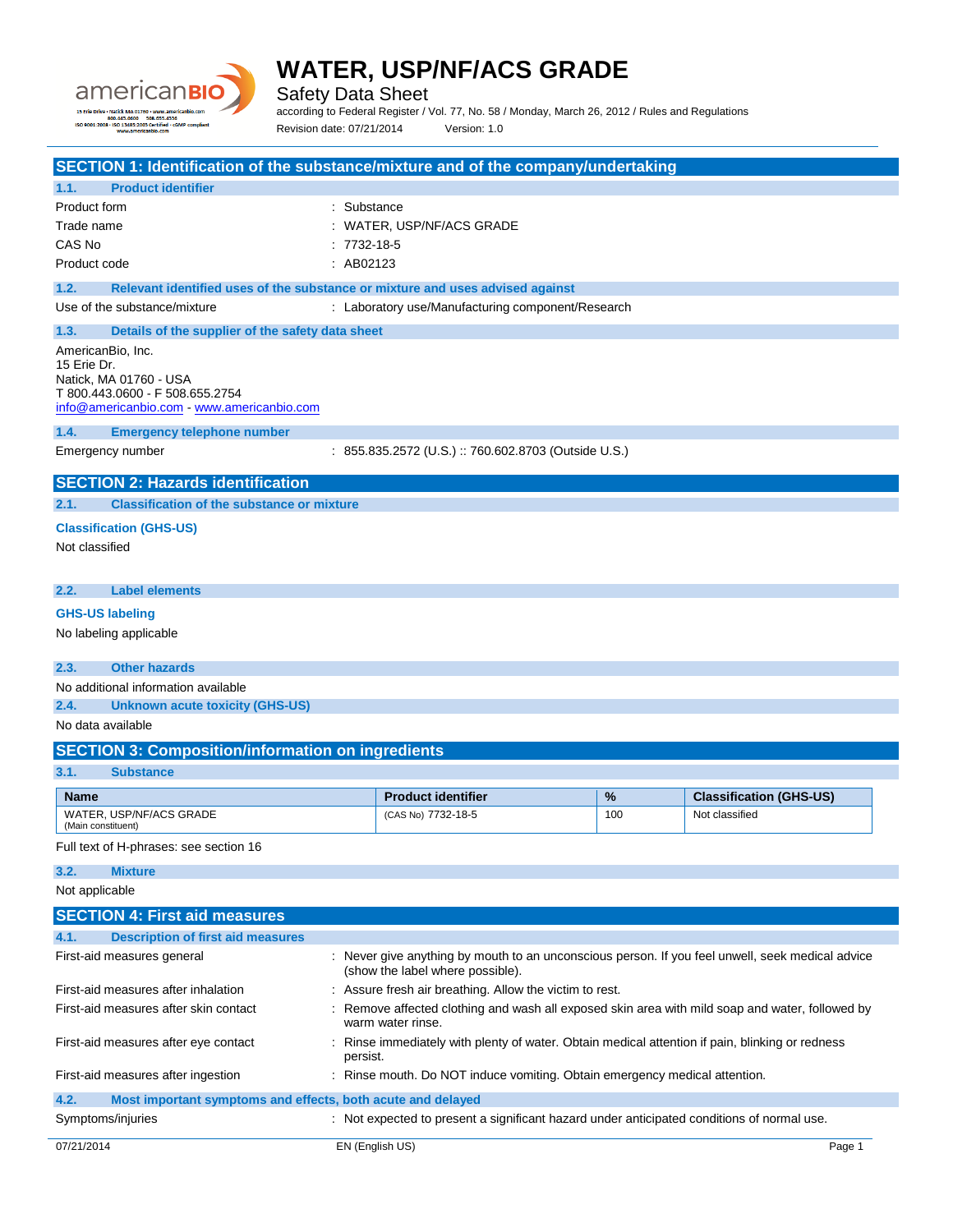### Safety Data Sheet

according to Federal Register / Vol. 77, No. 58 / Monday, March 26, 2012 / Rules and Regulations

| 4.3.<br>Indication of any immediate medical attention and special treatment needed                      |                                                                                                                                                                                            |
|---------------------------------------------------------------------------------------------------------|--------------------------------------------------------------------------------------------------------------------------------------------------------------------------------------------|
| No additional information available                                                                     |                                                                                                                                                                                            |
| <b>SECTION 5: Firefighting measures</b>                                                                 |                                                                                                                                                                                            |
| <b>Extinguishing media</b><br>5.1.                                                                      |                                                                                                                                                                                            |
| suitable extinguishing media                                                                            | : Foam. Dry powder. Carbon dioxide. Water spray. Sand.                                                                                                                                     |
| Unsuitable extinguishing media                                                                          | : Do not use a heavy water stream.                                                                                                                                                         |
| 5.2.<br>Special hazards arising from the substance or mixture                                           |                                                                                                                                                                                            |
| No additional information available                                                                     |                                                                                                                                                                                            |
| 5.3.<br><b>Advice for firefighters</b>                                                                  |                                                                                                                                                                                            |
| Firefighting instructions                                                                               | : Use water spray or fog for cooling exposed containers. Exercise caution when fighting any<br>chemical fire. Avoid (reject) fire-fighting water to enter environment.                     |
| Protection during firefighting                                                                          | : Do not enter fire area without proper protective equipment, including respiratory protection.                                                                                            |
| <b>SECTION 6: Accidental release measures</b>                                                           |                                                                                                                                                                                            |
| 6.1.<br>Personal precautions, protective equipment and emergency procedures                             |                                                                                                                                                                                            |
| 6.1.1.<br>For non-emergency personnel                                                                   |                                                                                                                                                                                            |
| Emergency procedures                                                                                    | : Evacuate unnecessary personnel.                                                                                                                                                          |
| 6.1.2.<br>For emergency responders                                                                      |                                                                                                                                                                                            |
| Protective equipment                                                                                    | : Equip cleanup crew with proper protection.                                                                                                                                               |
| <b>Emergency procedures</b>                                                                             | : Ventilate area.                                                                                                                                                                          |
| 6.2.<br><b>Environmental precautions</b>                                                                |                                                                                                                                                                                            |
| Prevent entry to sewers and public waters. Notify authorities if liquid enters sewers or public waters. |                                                                                                                                                                                            |
| 6.3.<br>Methods and material for containment and cleaning up                                            |                                                                                                                                                                                            |
| Methods for cleaning up                                                                                 | : Soak up spills with inert solids, such as clay or diatomaceous earth as soon as possible. Collect<br>spillage. Store away from other materials.                                          |
| 6.4.<br><b>Reference to other sections</b>                                                              |                                                                                                                                                                                            |
| See Heading 8. Exposure controls and personal protection.                                               |                                                                                                                                                                                            |
| <b>SECTION 7: Handling and storage</b>                                                                  |                                                                                                                                                                                            |
| <b>Precautions for safe handling</b><br>7.1.                                                            |                                                                                                                                                                                            |
| Precautions for safe handling                                                                           | : Wash hands and other exposed areas with mild soap and water before eat, drink or smoke and<br>when leaving work. Provide good ventilation in process area to prevent formation of vapor. |
| 7.2.<br>Conditions for safe storage, including any incompatibilities                                    |                                                                                                                                                                                            |
| Storage conditions                                                                                      | : Keep only in the original container in a cool, well ventilated place away from : Keep container<br>tightly closed. Keep container closed when not in use.                                |
| Incompatible products                                                                                   | Strong bases. strong acids.                                                                                                                                                                |
| Incompatible materials                                                                                  | Sources of ignition. Direct sunlight.                                                                                                                                                      |
| 7.3.<br><b>Specific end use(s)</b>                                                                      |                                                                                                                                                                                            |
| No additional information available                                                                     |                                                                                                                                                                                            |
| <b>SECTION 8: Exposure controls/personal protection</b>                                                 |                                                                                                                                                                                            |
| 8.1.<br><b>Control parameters</b>                                                                       |                                                                                                                                                                                            |
| No additional information available                                                                     |                                                                                                                                                                                            |
|                                                                                                         |                                                                                                                                                                                            |

| : Avoid all unnecessary exposure.         |
|-------------------------------------------|
| : Wear protective gloves.                 |
| : Chemical goggles or safety glasses.     |
| : Wear approved mask.                     |
| : When using, do not eat, drink or smoke. |
|                                           |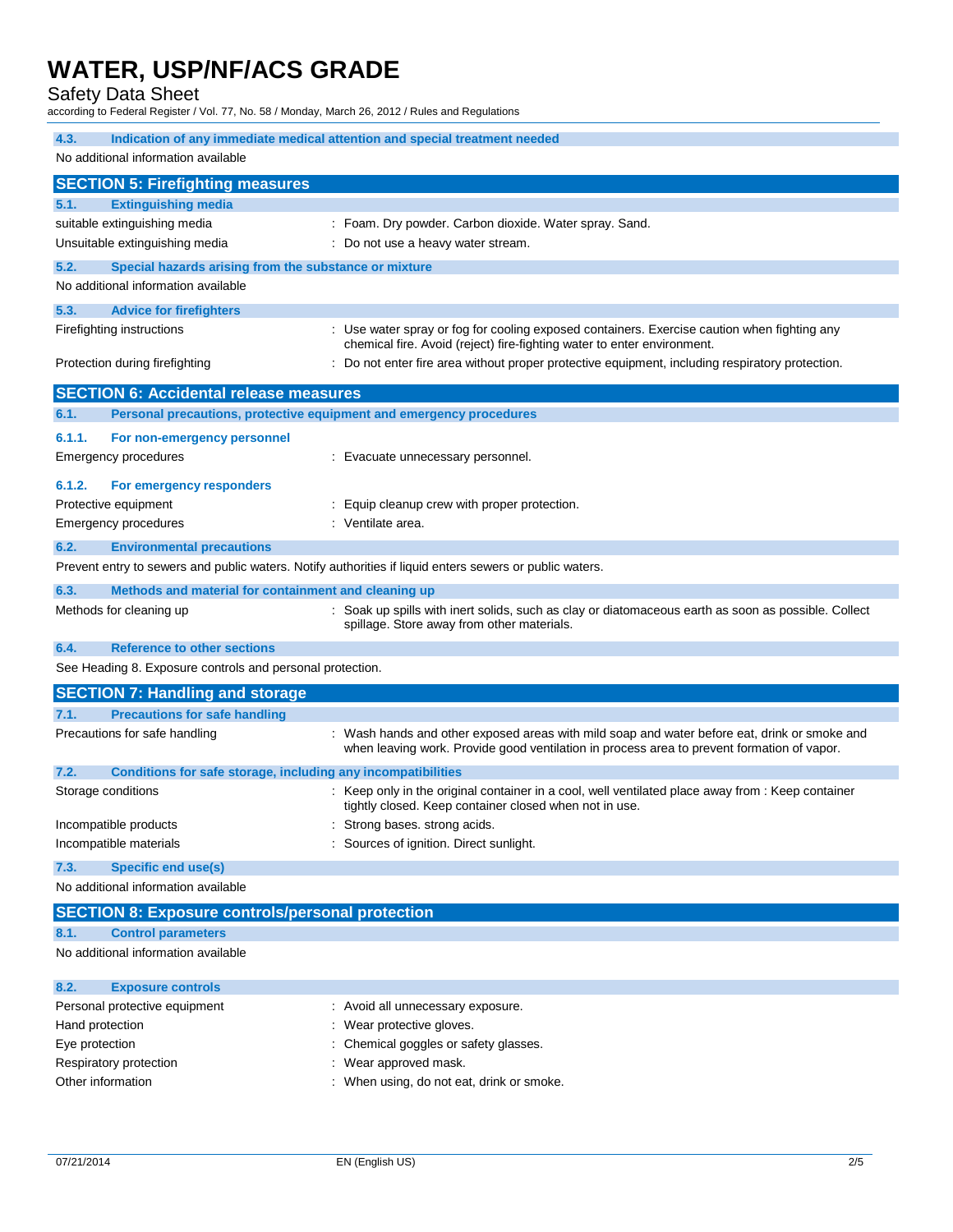Safety Data Sheet

according to Federal Register / Vol. 77, No. 58 / Monday, March 26, 2012 / Rules and Regulations

| <b>SECTION 9: Physical and chemical properties</b>            |                   |
|---------------------------------------------------------------|-------------------|
| Information on basic physical and chemical properties<br>9.1. |                   |
| Physical state                                                | : Liquid          |
| Color                                                         | Colorless.        |
| Odor                                                          | characteristic.   |
| Odor threshold                                                | No data available |
| рH                                                            | No data available |
| Relative evaporation rate (butyl acetate=1)                   | No data available |
| Melting point                                                 | No data available |
| Freezing point                                                | No data available |
| Boiling point                                                 | No data available |
| Flash point                                                   | No data available |
| Self ignition temperature                                     | No data available |
| Decomposition temperature                                     | No data available |
| Flammability (solid, gas)                                     | No data available |
| Vapor pressure                                                | No data available |
| Relative vapor density at 20 °C                               | No data available |
| Relative density                                              | No data available |
| Solubility                                                    | No data available |
| Log Pow                                                       | No data available |
| Log Kow                                                       | No data available |
| Viscosity, kinematic                                          | No data available |
| Viscosity, dynamic                                            | No data available |
| <b>Explosive properties</b>                                   | No data available |
| Oxidizing properties                                          | No data available |
| <b>Explosive limits</b>                                       | No data available |
| <b>Other information</b><br>9.2.                              |                   |
| No additional information available                           |                   |
| <b>SECTION 10: Stability and reactivity</b>                   |                   |
| <b>Reactivity</b><br>10.1.                                    |                   |
| No additional information available                           |                   |

#### **10.2. Chemical stability** Not established.

**10.3. Possibility of hazardous reactions** Not established.

**10.4. Conditions to avoid**

Direct sunlight. Extremely high or low temperatures.

**10.5. Incompatible materials**

strong acids. Strong bases.

**10.6. Hazardous decomposition products**

Carcinogenicity **Carcinogenicity :** Not classified

fume. Carbon monoxide. Carbon dioxide.

| <b>SECTION 11: Toxicological information</b>  |                  |
|-----------------------------------------------|------------------|
| 11.1.<br>Information on toxicological effects |                  |
|                                               |                  |
| Acute toxicity                                | : Not classified |
| Skin corrosion/irritation                     | : Not classified |
| Serious eye damage/irritation                 | : Not classified |
| Respiratory or skin sensitization             | : Not classified |
| Germ cell mutagenicity                        | : Not classified |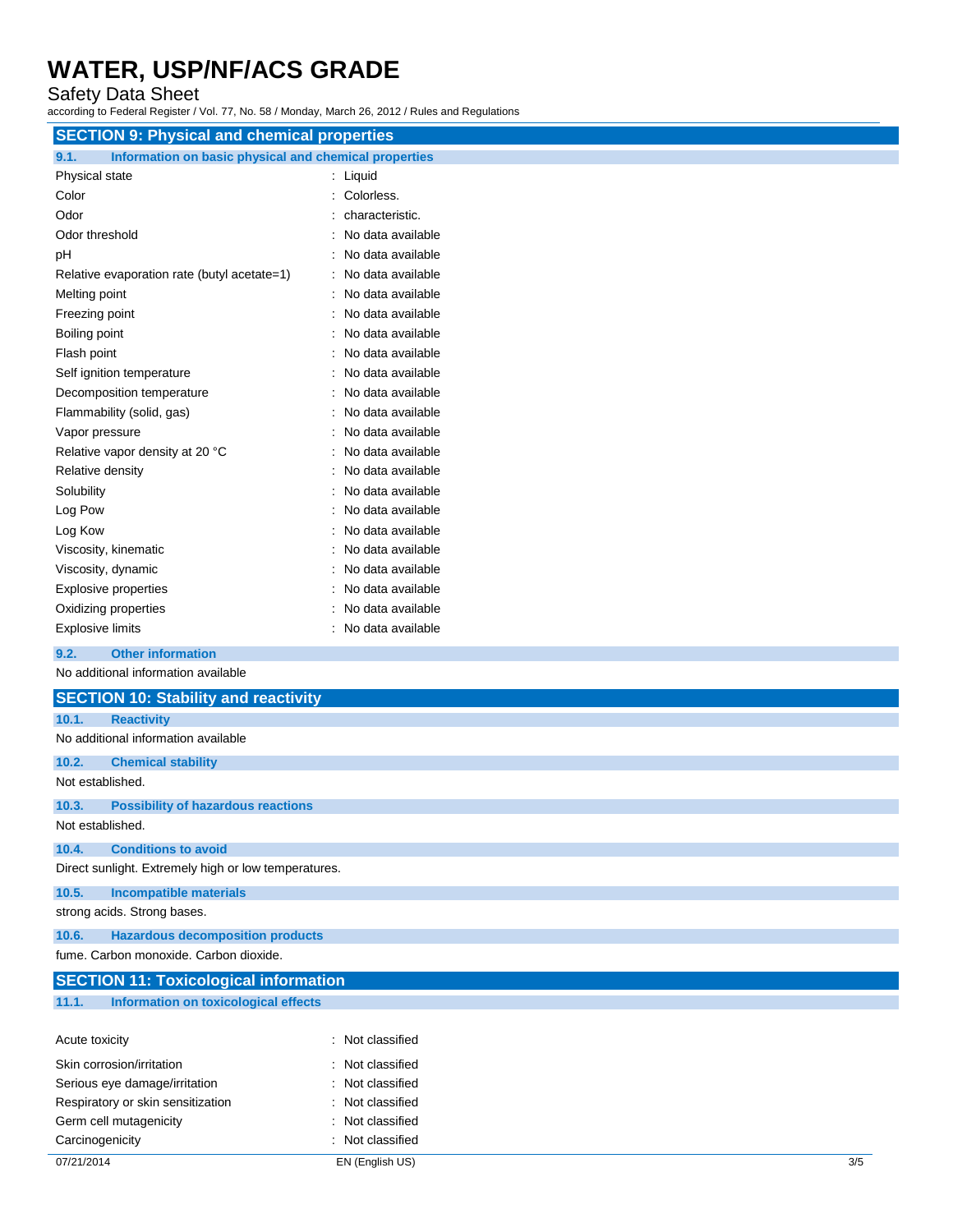### Safety Data Sheet

according to Federal Register / Vol. 77, No. 58 / Monday, March 26, 2012 / Rules and Regulations

| Reproductive toxicity<br>Specific target organ toxicity (single exposure) | : Not classified<br>: Not classified                                |
|---------------------------------------------------------------------------|---------------------------------------------------------------------|
| Specific target organ toxicity (repeated<br>exposure)                     | : Not classified                                                    |
| Aspiration hazard                                                         | : Not classified                                                    |
| Potential Adverse human health effects and<br>symptoms                    | : Based on available data, the classification criteria are not met. |

| <b>SECTION 12: Ecological information</b>                                 |                                                                           |     |
|---------------------------------------------------------------------------|---------------------------------------------------------------------------|-----|
| 12.1.<br><b>Toxicity</b>                                                  |                                                                           |     |
| No additional information available                                       |                                                                           |     |
| 12.2.<br><b>Persistence and degradability</b>                             |                                                                           |     |
| WATER, USP/NF/ACS GRADE (7732-18-5)                                       |                                                                           |     |
| Persistence and degradability                                             | Not established.                                                          |     |
| 12.3.<br><b>Bioaccumulative potential</b>                                 |                                                                           |     |
|                                                                           |                                                                           |     |
| WATER, USP/NF/ACS GRADE (7732-18-5)<br>Bioaccumulative potential          | Not established.                                                          |     |
|                                                                           |                                                                           |     |
| 12.4.<br><b>Mobility in soil</b><br>No additional information available   |                                                                           |     |
|                                                                           |                                                                           |     |
| 12.5.<br>Other adverse effects                                            |                                                                           |     |
| Other information                                                         | : Avoid release to the environment.                                       |     |
| <b>SECTION 13: Disposal considerations</b>                                |                                                                           |     |
| 13.1.<br><b>Waste treatment methods</b>                                   |                                                                           |     |
| Waste disposal recommendations                                            | : Dispose in a safe manner in accordance with local/national regulations. |     |
| Ecology - waste materials                                                 | : Avoid release to the environment.                                       |     |
|                                                                           |                                                                           |     |
| <b>SECTION 14: Transport information</b>                                  |                                                                           |     |
| In accordance with DOT                                                    |                                                                           |     |
| No dangerous good in sense of transport regulations                       |                                                                           |     |
| <b>Additional information</b>                                             |                                                                           |     |
| Other information                                                         | : No supplementary information available.                                 |     |
|                                                                           |                                                                           |     |
| <b>ADR</b>                                                                |                                                                           |     |
| Transport document description                                            | $:$ UN N/A                                                                |     |
| Packing group (ADR)                                                       | : N/A                                                                     |     |
| Hazard identification number (Kemler No.)                                 | : $N/A$                                                                   |     |
| Classification code (ADR)                                                 | : $N/A$                                                                   |     |
| <b>Transport by sea</b>                                                   |                                                                           |     |
| No additional information available                                       |                                                                           |     |
| Air transport                                                             |                                                                           |     |
| No additional information available                                       |                                                                           |     |
| <b>SECTION 15: Regulatory information</b>                                 |                                                                           |     |
| 15.1. US Federal regulations                                              |                                                                           |     |
| WATER, USP/NF/ACS GRADE (7732-18-5)                                       |                                                                           |     |
| Listed on the United States TSCA (Toxic Substances Control Act) inventory |                                                                           |     |
|                                                                           |                                                                           |     |
| 15.2. International regulations                                           |                                                                           |     |
| <b>CANADA</b>                                                             |                                                                           |     |
| No additional information available                                       |                                                                           |     |
| 07/21/2014                                                                | EN (English US)                                                           | 4/5 |